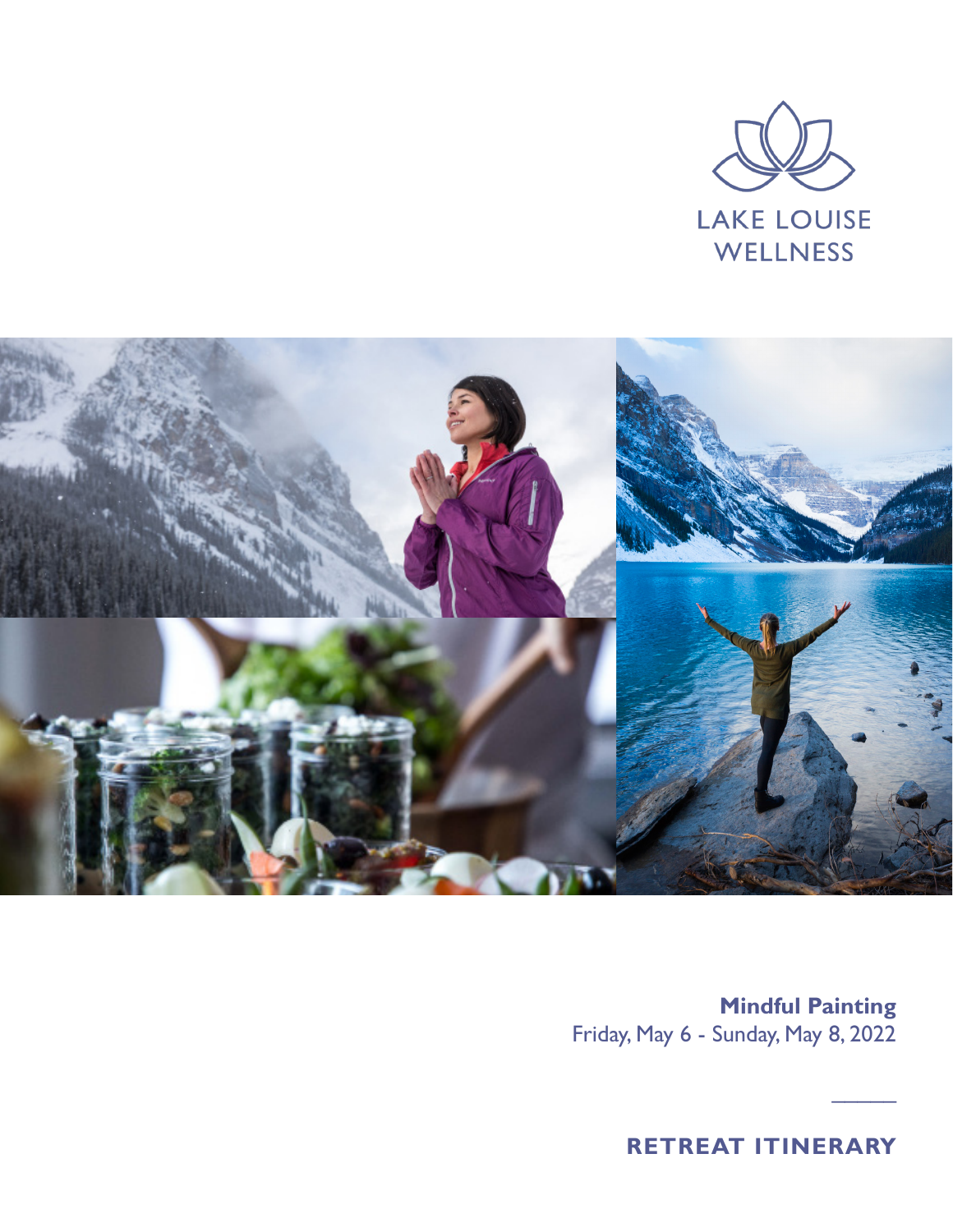

# *Friday*

#### **4:00 PM - 7:00 PM | ARRIVAL & CHECK-IN**

Shake off your travels and breathe in the beauty around you. You are a mirror for all its magnificence. Take it in…

### **7:30 PM - 9:00 PM | WELCOME RECEPTION**

Unwind from your travels and meet Mindy and other participants as we create our first small works of art while enjoying a selection of appetizers and beverages.

# *Saturday*

### **8:00 AM - 9:00 AM | MORNING YOGA with MINDY**

Ease into your artist mind with a meditation on colour followed by a gentle movement based practice. Perfect for all levels of experience.

### **10:30 AM - 12:30 PM | PAINT LOUISE with MINDY**

An exploration into watercolour & sketching invites students to paint what you see with different exercises to capture the most of your surroundings.

### **12:30 PM - 3:45 PM | FREE TIME**

This is your chance to explore beautiful Lake Louise on your own time. Choose from one of the activities listed below.

### **3:45 PM - 5:45 PM | PAINT NIGHT with MINDY**

An acrylics class guides students to create a memorable piece of art.

### **5:45 PM - 6:45 PM | REST AND RENEW**

A break before before joining everyone for dinner.

### **6:45 PM | GROUP DINNER with MINDY**

Enjoy delicious, fresh, seasonally inspired cuisine with the group. The culinary team at Fairmont Chateau Lake Louise recognizes your health and well-being as a top priority. We include organic local produce when possible. We do our best to accommodate specialized diets and food sensitivities.

## *Sunday*

### **9:30 AM - 11:30 PM | MORNING POSTCARDS**

A heartfelt practice of gratitude through art. Create 3 watercolour postcards and hand write personal notes of gratitude to your loved ones.

### **12:00 PM | CHECK-OUT**